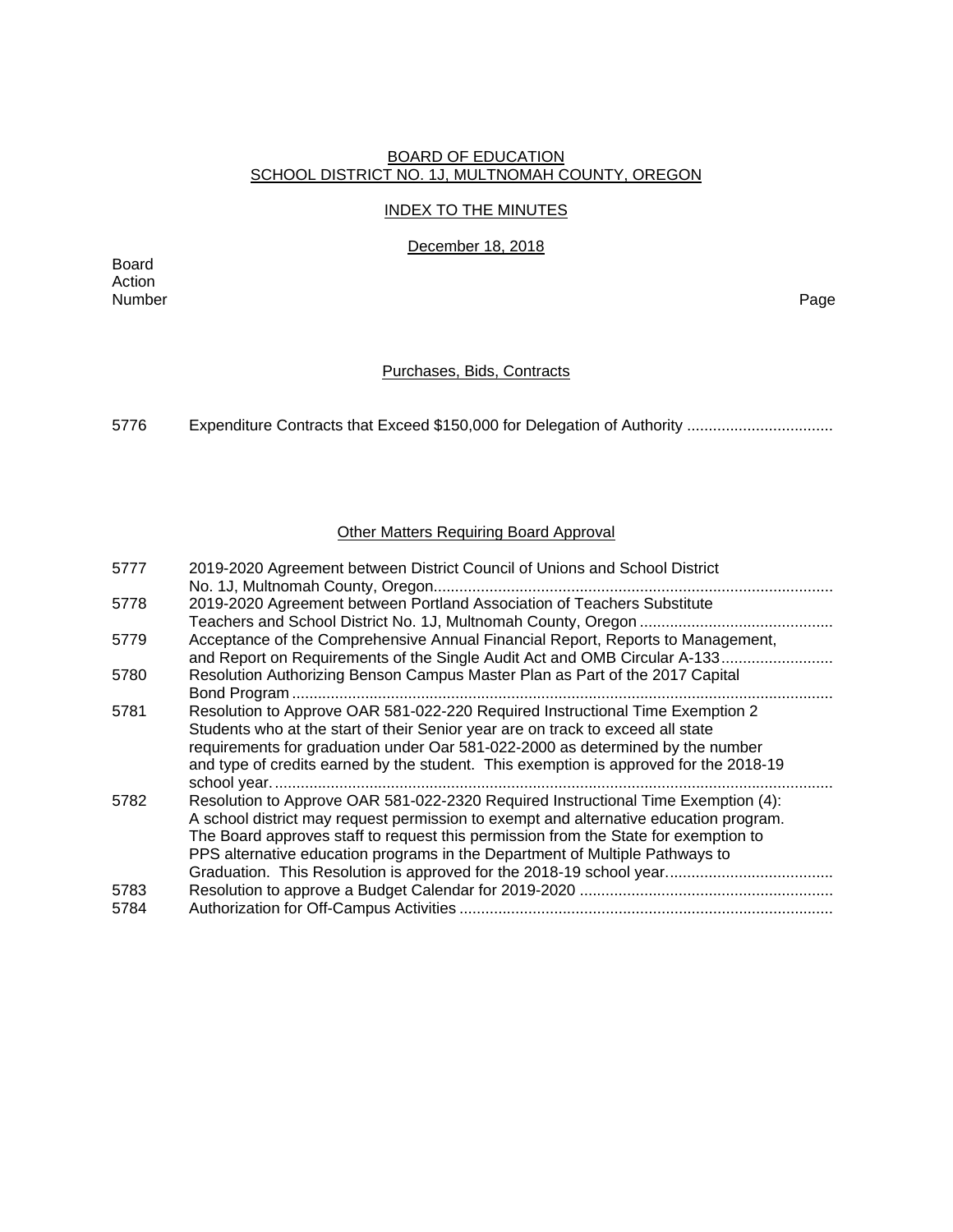December 18, 2018

## Purchases, Bids, Contracts

### Resolution Number 5776

Director Anthony moved and Director Bailey seconded the motion to adopt Resolution 5776. The motion was put to a voice vote and passed unanimously (7-yes, 0-no), with Director Esparza Brown voting via phone and Student Representative Paesler voting yes, unofficial.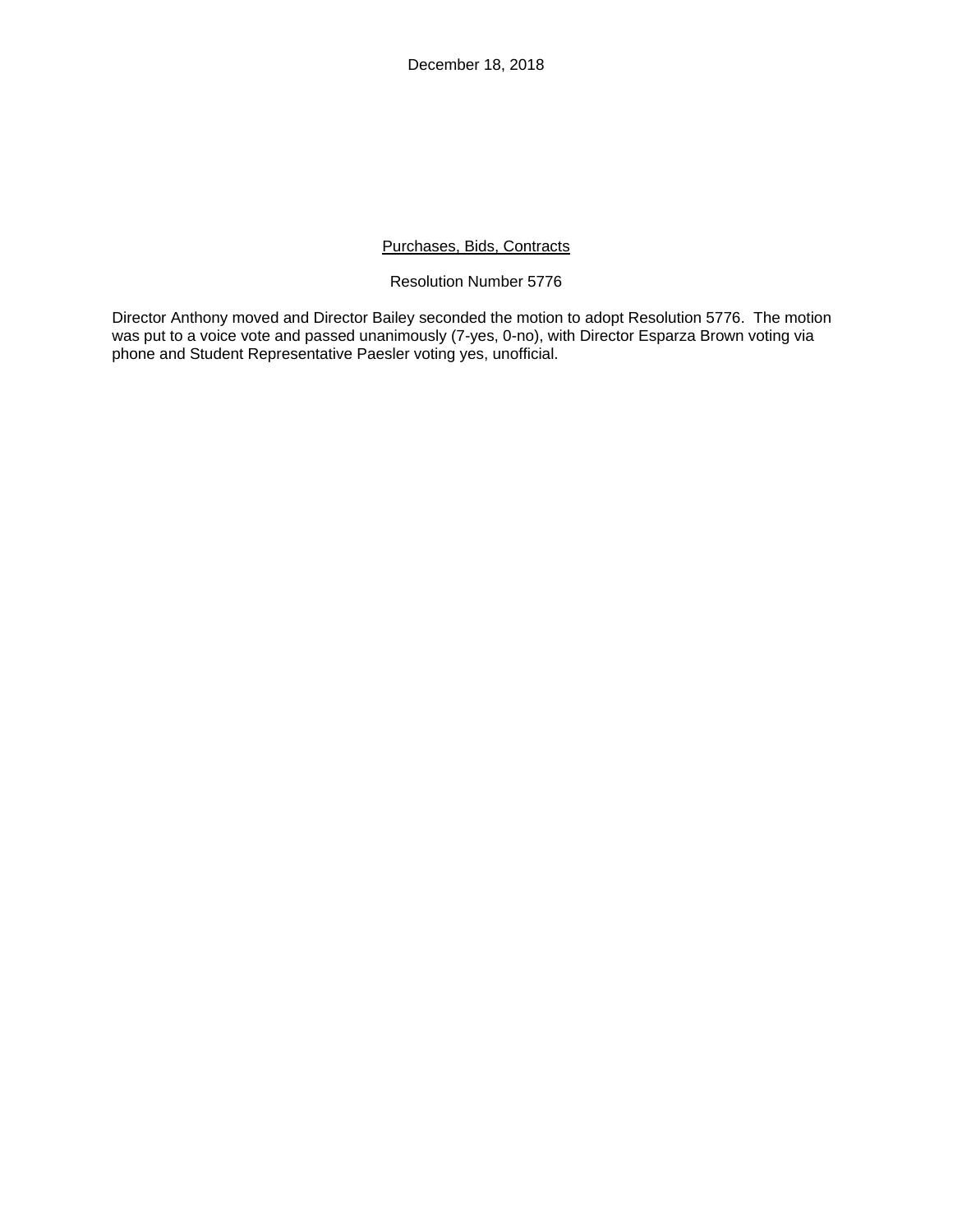### Expenditure Contracts that Exceed \$150,000 for Delegation of Authority

## **RECITAL**

Portland Public Schools ("District") Public Contracting Rules PPS-45-0200 ("Authority to Approve District Contracts; Delegation of Authority to Superintendent") requires the Board of Education ("Board") enter into contracts and approve payment for products, materials, supplies, capital outlay, equipment, and services whenever the total amount exceeds \$150,000 per contract, excepting settlement or real property agreements. Contracts meeting this criterion are listed below.

## **RESOLUTION**

The Superintendent recommends that the Board approve these contracts. The Board accepts this recommendation and by this resolution authorizes the Deputy Clerk to enter into the following agreements.

| <b>Contractor</b> | <b>Contract</b><br>Term                                                                                                      | <b>Contract Type</b>                 | <b>Description of Services</b>                                                                                                    | Contract<br>Amount                                                                  | Responsible<br>Administrator,<br><b>Funding Source</b>    |
|-------------------|------------------------------------------------------------------------------------------------------------------------------|--------------------------------------|-----------------------------------------------------------------------------------------------------------------------------------|-------------------------------------------------------------------------------------|-----------------------------------------------------------|
| ConnectEd         | 12/19/18<br>through<br>11/30/19<br>Options to<br>renew for<br>four<br>additional<br>one-year<br>terms<br>through<br>11/30/23 | <b>Personal Services</b><br>PS 67237 | Creation of a 5-year CTE<br>Master Plan that includes<br>needs and capacity<br>assessment and<br>implementation.<br>RFP 2018-2498 | Original Term:<br>\$250,000<br><b>Total Maximum</b><br>(if renewed):<br>\$1,350,000 | Y. Curtis<br><b>Fund 205</b><br>Dept. 5438<br>Grant G1712 |
| Kairos PDX        | 7/1/18<br>through<br>6/30/21<br>Options to<br>renew for<br>two<br>additional<br>one-year<br>terms<br>through<br>6/30/23      | Lease Agreement<br>L XXXXX           | To lease a portion of Humboldt<br>School to KairosPDX, a public<br>charter school.                                                | Original Term:<br>\$552,368<br><b>Total Maximum</b><br>(if renewed):<br>\$1,146,746 | L. Large                                                  |

### **NEW CONTRACTS**

## **NEW INTERGOVERNMENTAL AGREEMENTS ("IGAs")**

## No New IGAs

### **AMENDMENTS TO EXISTING CONTRACTS**

| Contractor                               | Contract<br>Amendment<br>Term  | <b>Contract Type</b>                               | <b>Description of Services</b>                                                                              | Amendment<br>Amount,<br><b>Contract Total</b> | Responsible<br>Administrator,<br><b>Funding Source</b>     |
|------------------------------------------|--------------------------------|----------------------------------------------------|-------------------------------------------------------------------------------------------------------------|-----------------------------------------------|------------------------------------------------------------|
| Day CPM, an Otak<br><b>Division</b>      | 12/19/18<br>through<br>2/28/20 | <b>Related Services</b><br>RS 66029<br>Amendment 1 | Additional PM/CM Services and<br>assistance with the water<br>fixture replacement project.<br>RFP 2017-2352 | \$1,127,330<br>\$1,775,861                    | C. Hertz<br><b>Fund 455</b><br>Dept. 5511<br>Project DS008 |
| Office of the General<br>Counsel Network | 1/1/19<br>through<br>3/31/19   | Legal Services<br>LS 65544<br>Amendment 5          | <b>Continued Interim General</b><br>Counsel services.<br><b>Direct Negotiation</b><br>PPS-46-0525           | \$85,000<br>\$370.750                         | G. Guerrero<br><b>Fund 101</b><br>Dept. 5402               |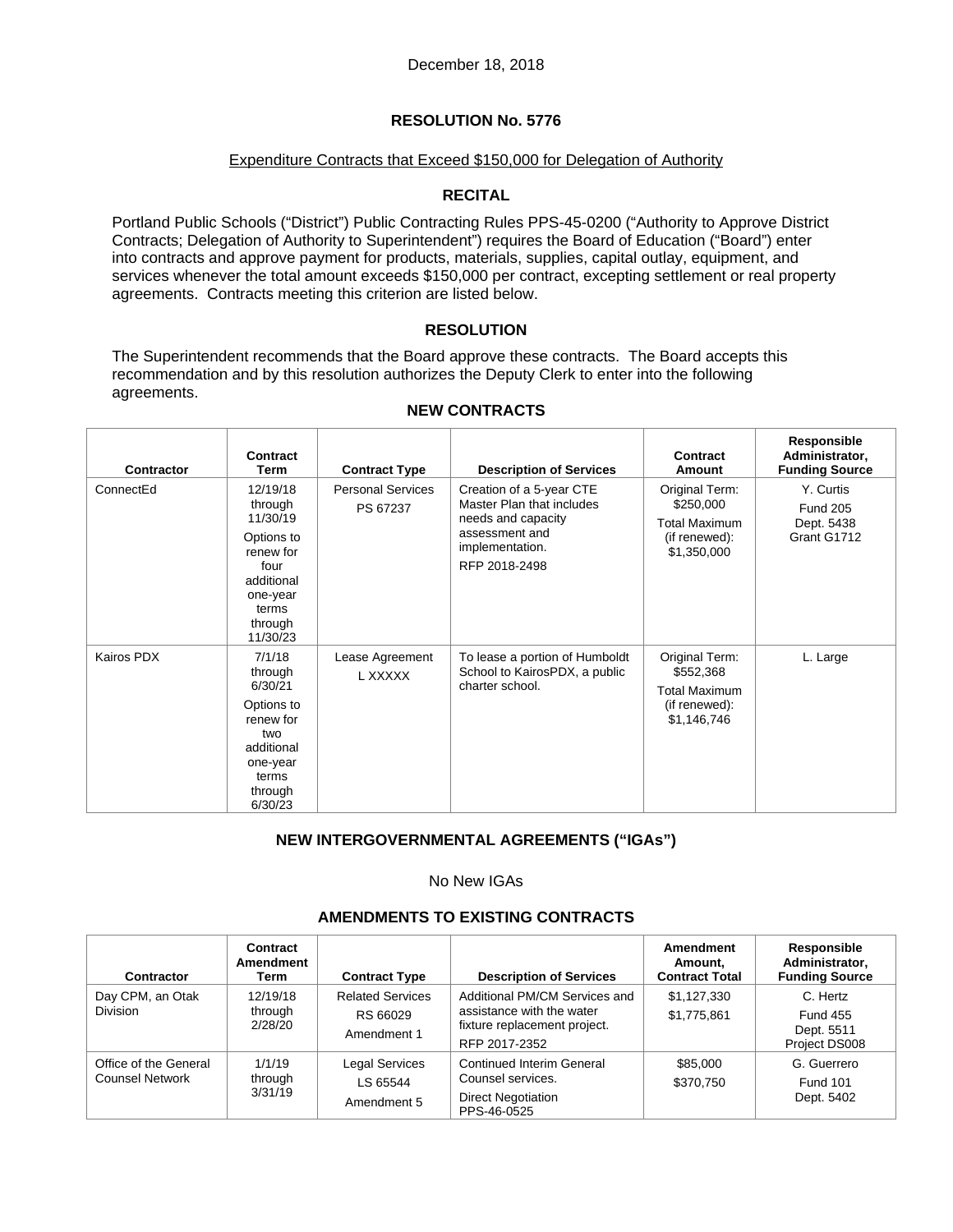# December 18, 2018

| Two Ocean Partners.<br>LLC | 12/31/18<br>through<br>3/31/19 | <b>Personal Services</b><br>PS 65869<br>Amendment 7 | Continued Budget and<br>Accounts Payable support.<br>Direct Negotiation<br>PPS-46-0525 | \$150,000<br>\$825.941 | C. Hertz<br><b>Fund 101</b><br>Dept. 5520 |
|----------------------------|--------------------------------|-----------------------------------------------------|----------------------------------------------------------------------------------------|------------------------|-------------------------------------------|
|----------------------------|--------------------------------|-----------------------------------------------------|----------------------------------------------------------------------------------------|------------------------|-------------------------------------------|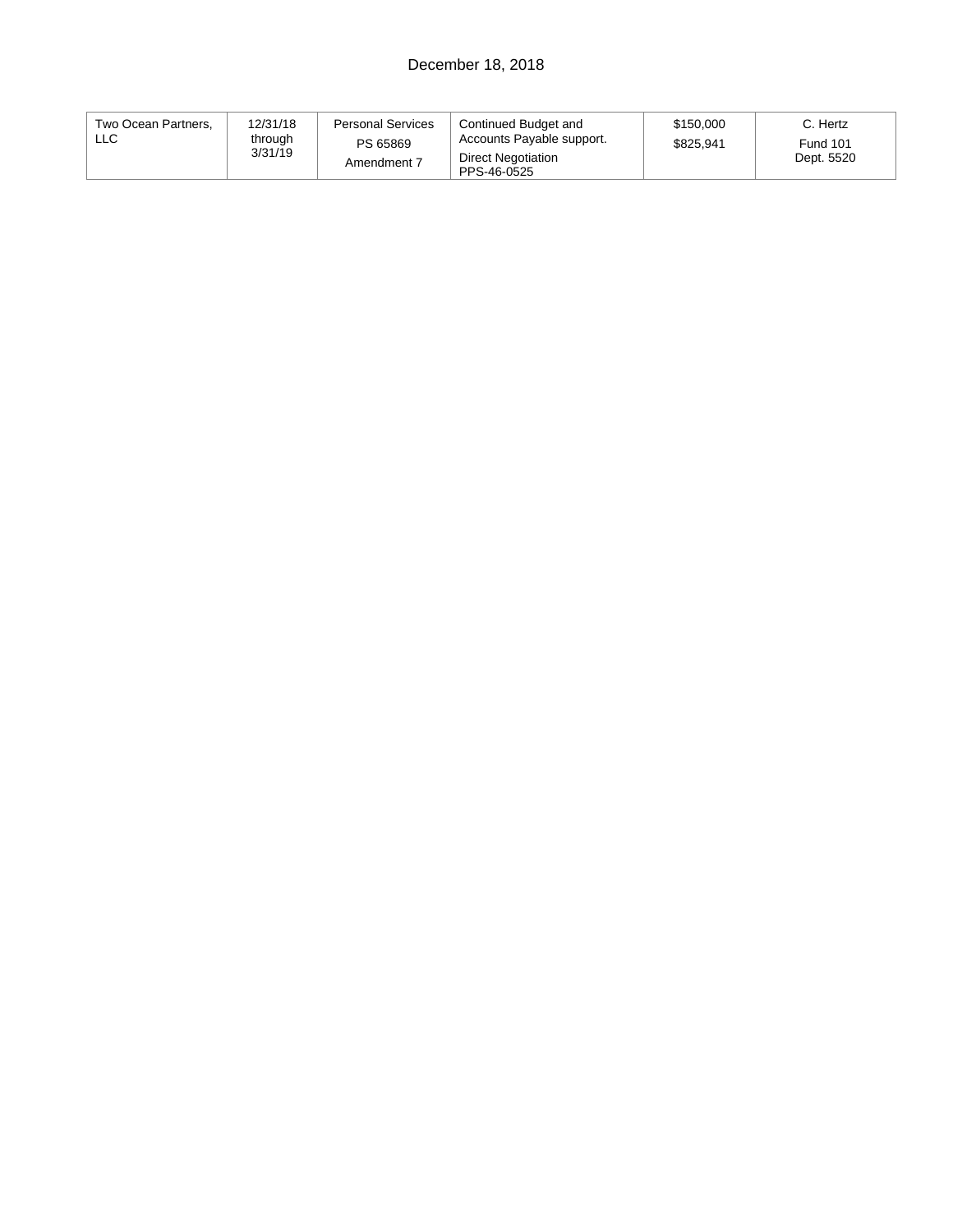### Other Matters Requiring Board Approval

#### Resolution Numbers 5777 through 5784

During the Committee of the Whole, Director Anthony moved and Director Brim-Edwards seconded the motion to adopt Resolution 5777. The motion was put to a voice vote and passed unanimously (6-yes, 0-no), with Director Esparza Brown absent and Student Representative Paesler voting yes, unofficial.

During the Committee of the Whole, Director Anthony moved and Director Kohnstamm seconded the motion to adopt Resolution 5778. The motion was put to a voice vote and passed by a vote of 5-1 (5-yes, 1-no [Brim-Edwards]), with Director Esparza Brown absent and Student Representative Paesler voting yes, unofficial.

During the Committee of the Whole, Director Anthony moved and Director Bailey seconded the motion to adopt Resolution 5779. The motion was put to a voice vote and passed unanimously (6-yes, 0-no), with Director Esparza Brown absent and Student Representative Paesler voting yes, unofficial.

During the Committee of the Whole, Director Anthony moved and Director Brim-Edwards seconded the motion to adopt amended Resolution 5780. The motion was put to a voice vote and passed unanimously (7-yes, 0-no), with Director Esparza Brown voting via phone and Student Representative Paesler voting yes, unofficial.

Director Brim-Edwards moved and Director Kohnstamm seconded the motion to amend Resolution 5780 by changing the date in Recital E from March 31, 2019 to February 28l, 2019. The motion was put to a voice vote and passed unanimously (7-yes, 0-no), with Director Esparza Brown voting via phone and Student Representative Paesler voting yes, unofficial.

During the Committee of the Whole, Director Anthony moved and Director Bailey seconded the motion to adopt Resolution 5781. The motion was put to a voice vote and passed by a vote of 5-2 (5-yes, 2-no [Brim-Edwards, Rosen]), with Director Esparza Brown voting via phone and Student Representative Paesler voting yes, unofficial.

During the Committee of the Whole, Director Bailey moved and Director Kohnstamm seconded the motion to adopt amended Resolution 5782. The motion was put to a voice vote and passed unanimously (7-yes, 0-no), with Director Esparza Brown voting via phone and Student Representative Paesler voting yes, unofficial.

During the Committee of the Whole, Director Bailey moved and Director Anthony seconded the motion to adopt Resolution 5783. The motion was put to a voice vote and passed by a vote of 6-1 (6-yes, 1-no [Brim-Edwards]), with Director Esparza Brown voting via phone and Student Representative Paesler voting yes, unofficial.

Director Anthony moved and Director Brim-Edwards seconded the motion to adopt Resolution 5784. The motion was put to a voice vote and passed unanimously (7-yes, 0-no), with Director Esparza Brown voting via phone and Student Representative Paesler voting yes, unofficial.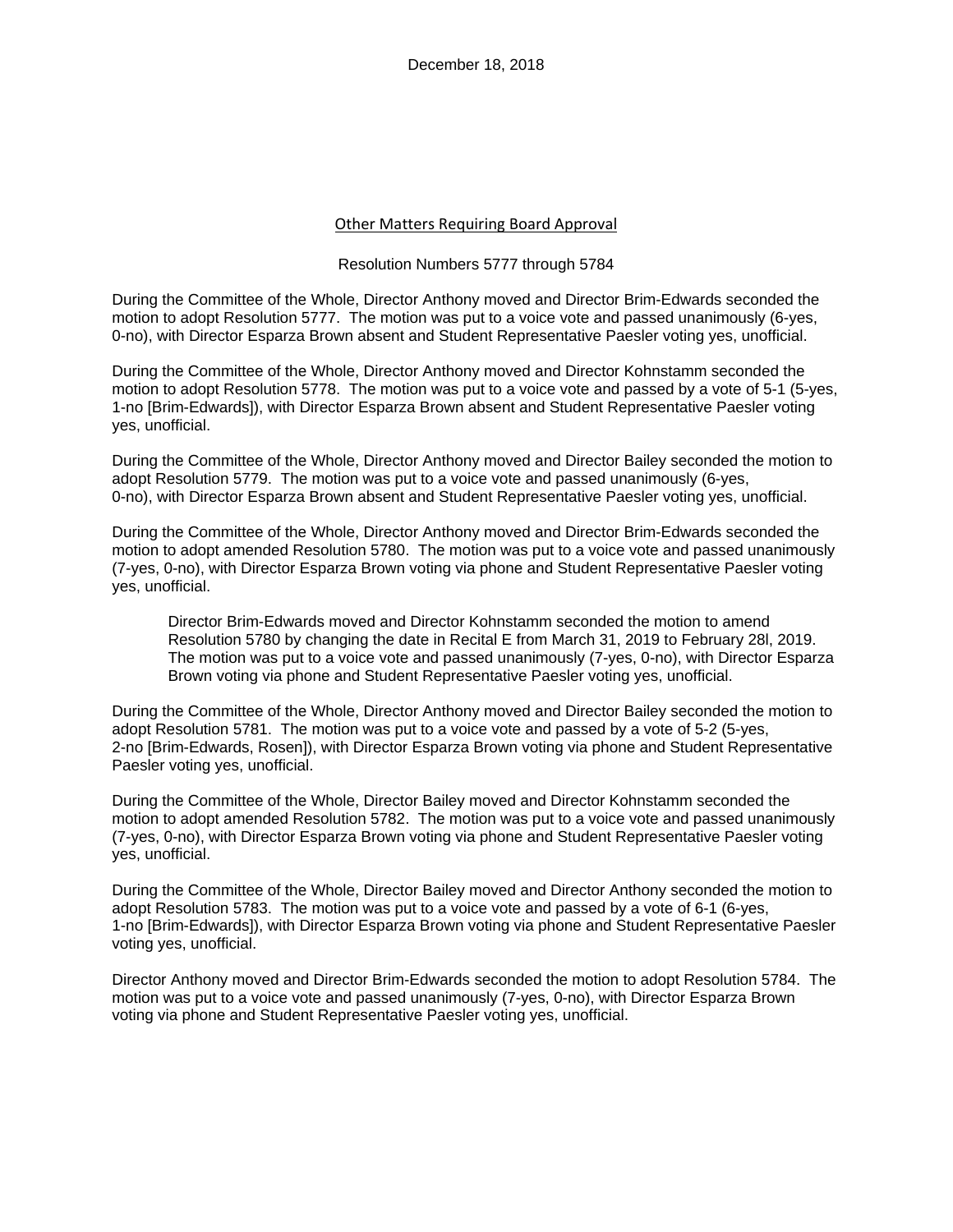December 18, 2018

### **RESOLUTION No. 5777**

#### 2019-2020 Agreement between District Council of Unions and School District No. 1J, Multnomah County, Oregon

#### **RESOLUTION**

The Superintendent is authorized and directed to execute the 2019-2020 Agreement between the District Council of Unions and School District No. 1J, Multnomah County, Oregon, on the terms presented to the Board and filed in the record of this meeting.

### **RESOLUTION 5778**

#### 2019-2010 Agreement between Portland Association of Teachers Substitute Teachers and School District No. 1J, Multnomah County, Oregon

## **RESOLUTION**

The Superintendent is authorized and directed to execute the 2019-2020 Agreement between the Portland Association of Teachers Substitute Teachers, representing substitute licensed personnel, and School District No. 1J, Multnomah County, Oregon, on the terms presented to the Board and filed in the record of this meeting.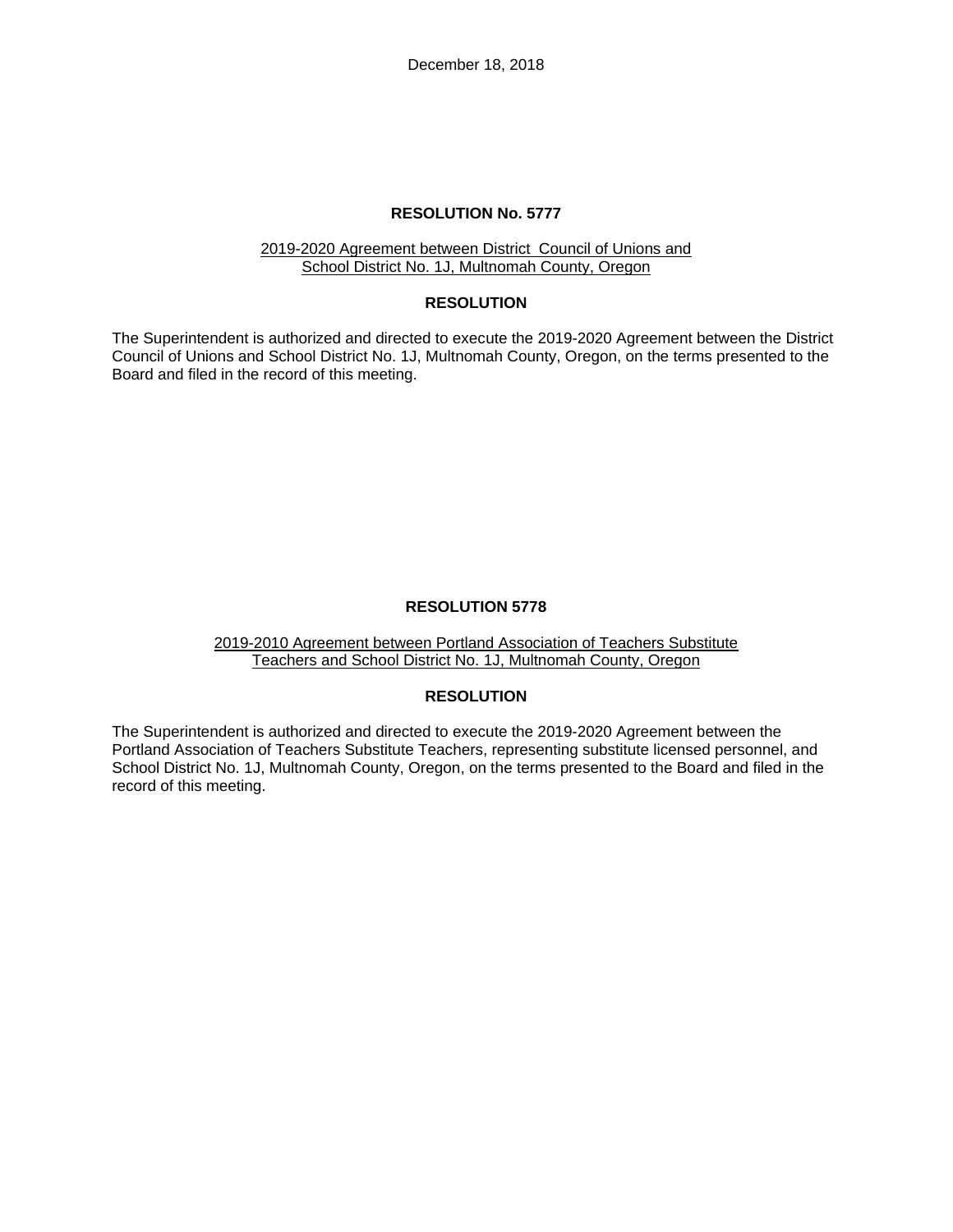#### Acceptance of the Comprehensive Annual Financial Report, Reports to Management and Report on Requirements of the Single Audit Act and OMB Circular A-133

## **RECITALS**

- A. The Board of Education is committed to accountability for how Portland Public Schools spends its tax dollars and other resources, and recognizes that transparency, accuracy, and timeliness in financial reporting are important components of financial accountability.
- B. The District Auditor, Talbot, Korvola & Warwick, LLP, has completed their independent audit of the financial reporting for the year ended June 30, 2018, and provides assurance that the District's accounting and reporting is in compliance with generally accepted accounting principles.
- C. The District has received awards in Excellence in Financial Reporting for 38 consecutive years from both the Government Finance Officers Association (GFOA) and the Association of School Business Officials (ASBO) and plans to submit the current financial reports for similar award consideration.

## **RESOLUTION**

The Board of Education accepts and approves the Comprehensive Annual Financial Report, Reports to Management, and Report on Requirements of the Single Audit Act of School District No. 1J, Multnomah County, Oregon for the fiscal year ended June 30, 2018, and authorizes the reports to be distributed to required state and federal agencies and filed for future reference.

*C. Hertz*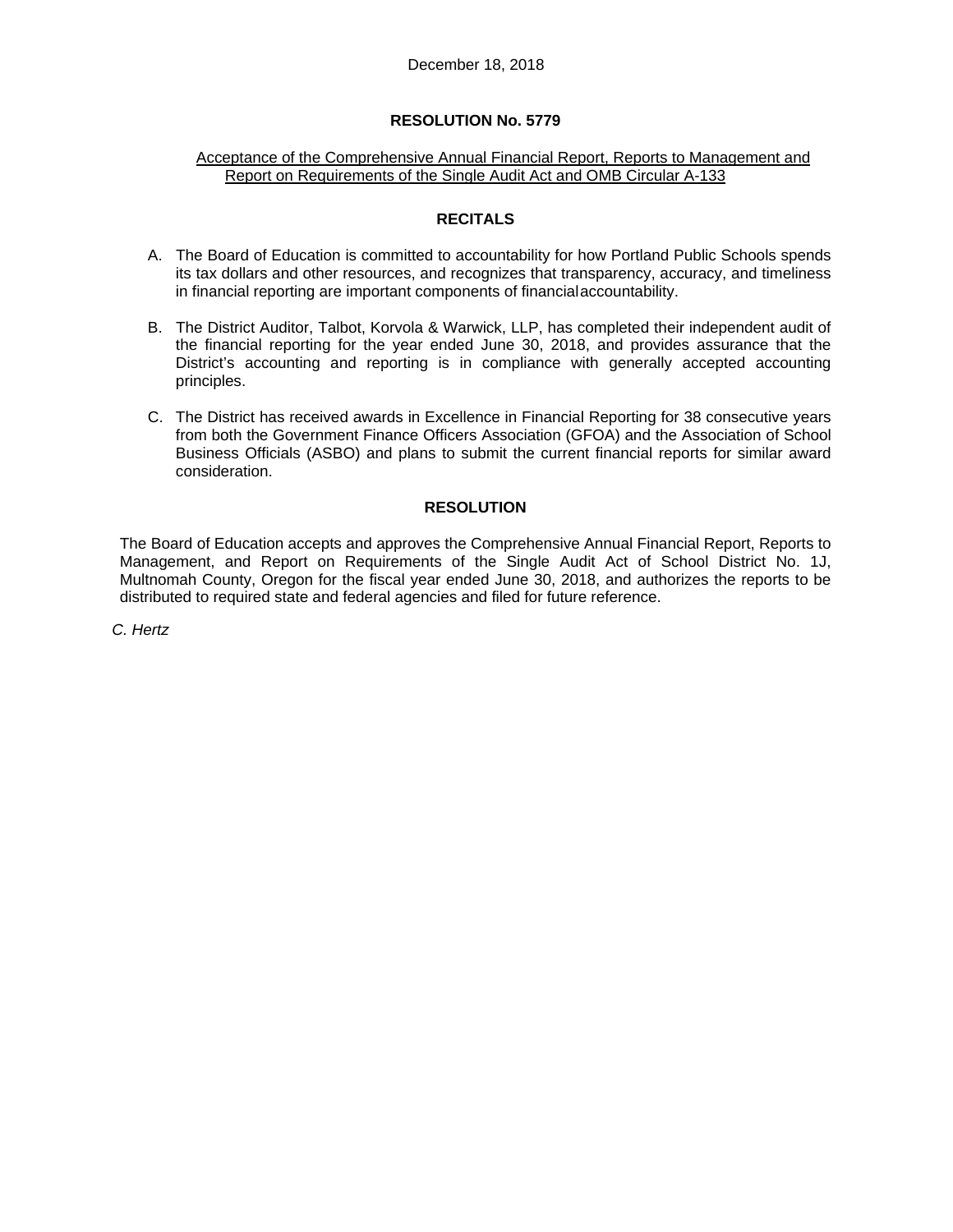### Resolution Authorizing Benson Campus Master Plan as Part of the 2017 Capital Bond Program

## **RECITALS**

- A. At the conclusion of the Benson Polytechnic High School Pre-Design Diligence process in February 2017, Board Resolution 5394 referred the Benson Polytechnic High School Modernization to voters in May 2017.
- B. The election was duly and legally held on May 16, 2017 (the "2017 Bond Election"), and the general obligation bonds were approved by a majority of the qualified voters of PPS voting at the election.
- C. Board Resolution 5471 accepted certification from Multnomah County, Clackamas, Washington Counties for May 16, 2017 voter approval authorizing Portland Public Schools to issue up to \$790 million of general obligation bonds to improve health, safety, learning by modernizing and to repair schools.
- D. Board Resolution 5160 directed the development of educational specifications and a master plan for the Benson Campus to the indicated student capacities:
	- a. Benson Polytechnic High School: common areas and classrooms for 1,700 students
- E. Board Resolution 5160 also directed the Superintendent or designee to prepare an analysis of location options for Alliance Professional Technical High School. The Superintendent has expanded the scope of the analysis to further include other Multiple Pathways to Graduation programs (MPG) and will present that analysis to the Board of Education no later than February 28, 2019.
- F. The Office of School Modernization anticipates a Total Project Budget for Benson Comprehensive Focus Option High School with enhanced CTE programming based upon the Master Plan to be \$296,000,000.
- G. The Superintendent will engage with staff, students and parents of all additional programs currently at Benson to learn about instructional program, wrap-around service's needs, and to discuss preferences/potential options for school and program placement to include:
	- a. Building a dedicated multiple pathways building, funded through a future Bond proposal.
	- b. Remain co-located at Benson campus, with appropriate facility modifications.
	- c. Relocation of MPG to another PPS facility or facilities.
- H. No later than March 31, 2019 the Superintendent will return to the Board of Education with the following information:
	- a. Updated plans incorporating the master plan revisions noted in this resolution.
	- b. Updated plans identifying all programs and program spaces intended to be located on the Benson Campus at the completion of construction.
	- c. Updated construction phasing plan to include all school programs that will remain at the Benson Campus after completion of construction.
- I. The Superintendent will seek approval of the Board of Education for any major substantive changes to the approved Master Plan.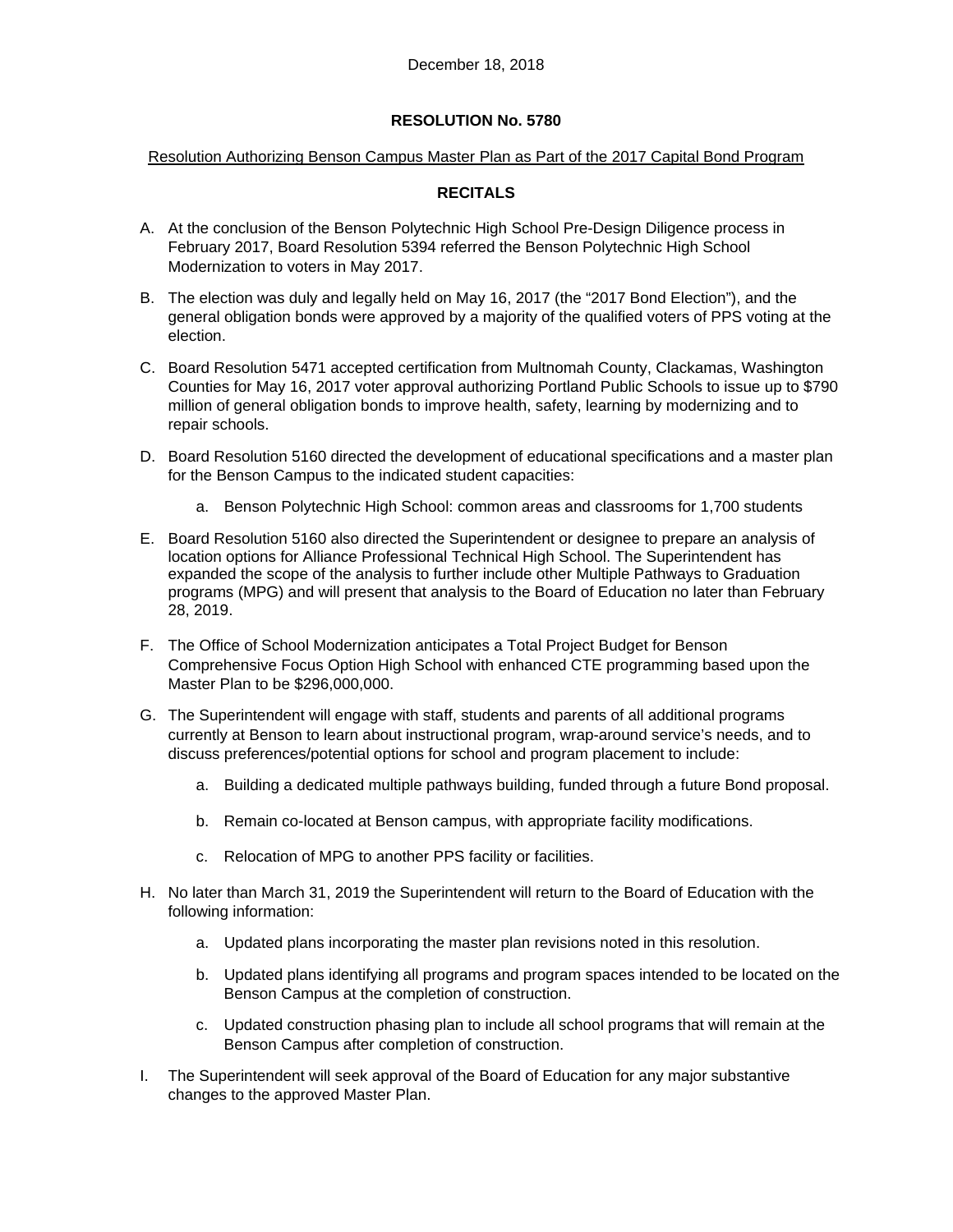J. Upon completion of the Facilities Conditions Assessment in summer 2019 and initial review of needs for schools, programs and enrollment balancing, the District will begin a community process to make recommendations for the expected capital bond campaign, including the completion of the Benson Campus in the 2020 bond campaign.

## **RESOLUTION**

- 1. The Board of Education approves the Benson Polytechnic High School Site Specific CTE Focus Option Education Specification dated December 11, 2018.
- 2. The Board of Education directs the Superintendent to design a modernized Benson Campus for a design capacity of 1700 students.
- 3. The Board of Education directs the Superintendent to utilize the Benson Polytechnic High School Area Program Summary and Site Specific CTE Focus Option Educational Specifications with applicable components of Comprehensive HS Educational Specification as a guide to design and construct the modernized Benson Campus.
- 4. The Board of Education approves the Master Plan for Benson Campus with the following revisions to be incorporated:
	- a. Reduce the Master Plan square footage from approximately 368,000 square feet to approximately 364,500 square feet and incorporate the PPS Comprehensive High School Educational Specification for wrap-around services of Teen Parent Child Care & Food/Clothes closet into the approximate Master Plan square footage.
	- b. Incorporate space for future visual and performing arts programs.
	- c. Include ADA and code-compliant access from Benson to Buckman field to ensure a safe route for school use.
	- d. Include design only of Buckman field improvements, which are to be determined upon further study and coordination with Portland Parks and Recreation. Decisions regarding funding and construction timing of the improvements will be made prior to completion of the project.
- 5. The Board of Education directs the Superintendent to build the Benson High School campus to accommodate up to 1700 students, maintain current enrollment levels through construction phases, adjust future enrollment after annual analysis of all high school attendance levels, and grow Benson's enrollment over time gradually.

The Board of Education expects to undertake a future capital bond campaign in 2020 to support ongoing Benson campus construction. If a bond is not referred to the voters or passed by voters in 2020, the Benson project is expected to be completed by a Full Faith and Credit Bond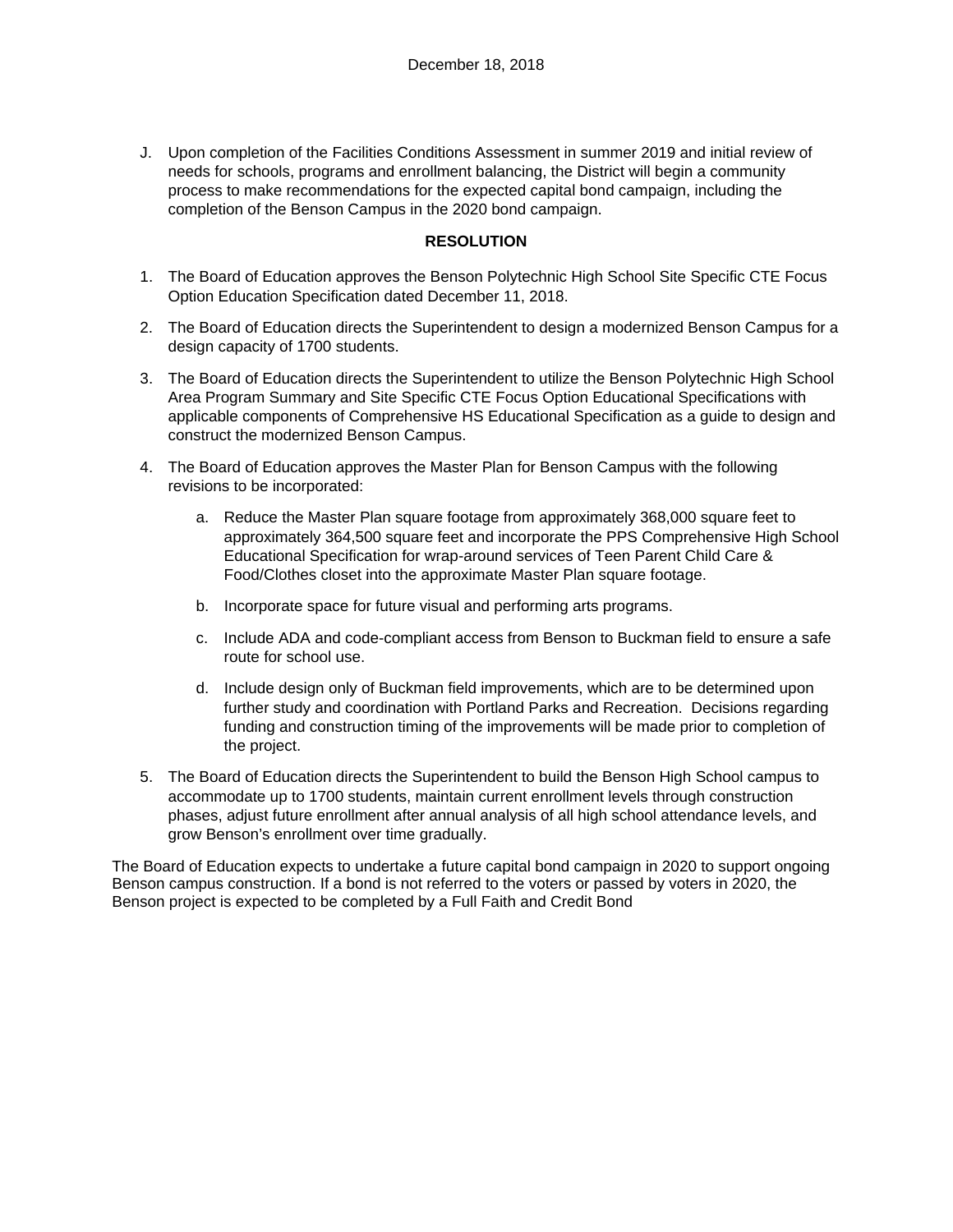Resolution to approve OAR 581-022-2320 Required Instructional Time Exemption 2 Students who at the start of their Senior year are on track to exceed all state requirements for graduation under OAR 581-022- 2000 as determined by the number and type of credits earned by the student. This exemption is approved for the 2018-19 school year.

## **RECITALS**

- A. OAR 581-022-2320 Required Instructional Time requires all school districts to ensure that at least 92% of all students in the district and at least 80% of all students at each school operated by the district are scheduled to receive annually the minimum hours of instructional time:
	- a. Grade 12 966 hours;
	- b. Grades 9-11 990 hours; and
	- c. Grades K-8 900 hours.
- B. On August 14, 2018, the Portland Public School Board of Education conducted a voice vote in support of the proposed Required Instructional Time exemptions to the State Board of Education.
- C. For the 2018-19 school year, comprehensive high school staff were directed to require all 9th 11th graders to take a full schedule of 8 classes; 12th graders were required to take at least six courses.
- D. For the 2018-19 school year, the district is in compliance with at least 92% of all students are scheduled to meet the minimum hours of instructional time. Two comprehensive high schools are not in compliance with 80% of students scheduled to meet the minimum hours of instructional time. Passage of this exemption puts PPS in compliance with the 80% rule at all comprehensive high schools.
- E. On September 26, 2018, the Oregon Department of Education (ODE) amended OAR 581-022- 2320 Required Instructional Time to include exemptions that local school boards, after a public hearing, could approve.
- F. On November 9, Governor Kate Brown directed Deputy Superintendent Gill to require all school districts to provide student-level data that details the number of students exempted using each of the four "targeted flexibility" criteria. In addition, she asked for a deeper analysis from Portland Public Schools that includes advanced coursework, CTE, GPA, and ACT scores.
- G. On November 13, 2018, the Portland Public School Board conducted a public hearing on Exemption 2.
- H. On December 5, 2018, staff engaged with members of the Portland Parent Coalition to hear their concerns and suggestions for the exemption vote and high school systems.

## **RESOLUTION**

The Board of Education hereby approves OAR 581-022-2320 Required Instructional Time Exemption 2 Students who at the start of their Senior year are on track to exceed all state requirements for graduation under OAR 581-022-2000 as determined by the number and type of credits earned by the student. This resolution is approved for the 2018-19 school year.

This approval will ensure PPS is in compliance with OAR 581-022-2320 Required Instructional Time, Division 22.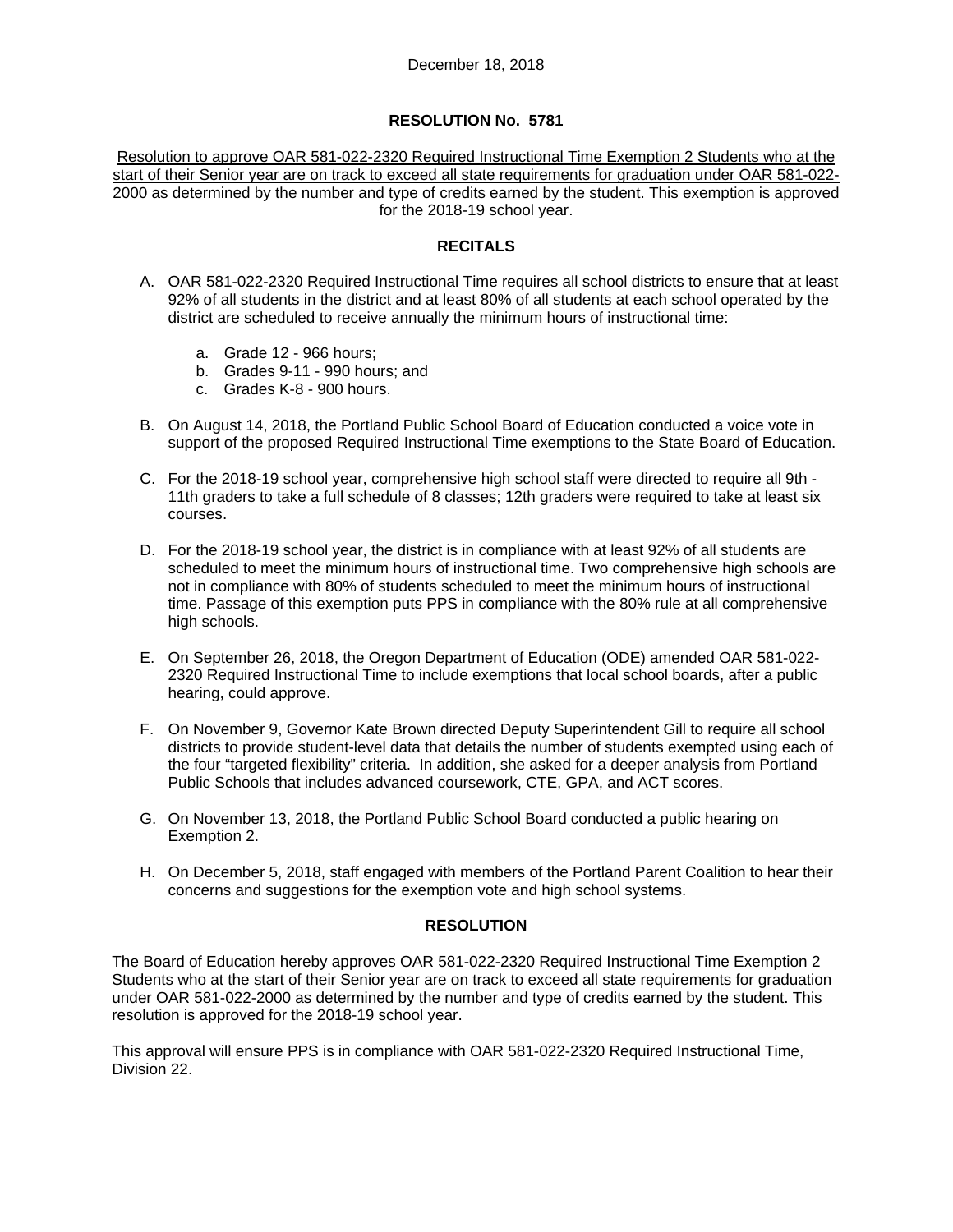The goal of the district is to have as many students fully scheduled as possible. Staff will improve current rates of students fully scheduled by working collaboratively with parents and students. Additionally, staff will continue to improve procedures and practices that support the attainment of the Required Instructional Time requirement in 2019-20 without needing the Board to approve Exemptions 1-3 in the 2019-20 school year.

## **RESOLUTION No. 5782**

Resolution to Approve OAR 581-022-2320 Required Instructional Time Exemption (4): A school district may request permission to exempt and alternative education program. The Board approves staff to request this permission from the State for exemption to PPS alternative education programs in the Department of Multiple Pathways to Graduation. This Resolution is approved for the 2018-19 school year.

## **RECITALS**

- A. OAR 581-022-2320 Required Instructional Time requires all school districts to ensure that at least 92% of all students in the district and at least 80% of all students at each school operated by the district are scheduled to receive annually the minimum hours of instructional time:
	- a. Grade 12 966 hours;
	- b. Grades 9-11 990 hours; and
	- c. Grades K-8 900 hours.
- B. On August 14, 2018, the Portland Public School Board of Education conducted a voice vote in support of the proposed Required Instructional Time exemptions to the State Board of Education.
- C. On September 26, 2018, the Oregon Department of Education (ODE) amended OAR 581-022- 2320 Required Instructional Time to include exemptions that local school boards, after a public hearing, could approve.
- D. On November 13, 2018, the Portland Public School Board conducted a public hearing on Exemption 4.

## **RESOLUTION**

The Board of Education hereby approves OAR 581-022-2320 Required Instructional Time Exemption (D) A school district may request permission to exempt an alternative education program. The Board directs staff to request permission to exempt PPS alternative education programs under the PPS Department of Multiple Pathways to Graduation. This Resolution is approved for the 2018-19 school year.

This approval will ensure PPS is in compliance with OAR 581-022-2320 Required Instructional Time, Division 22.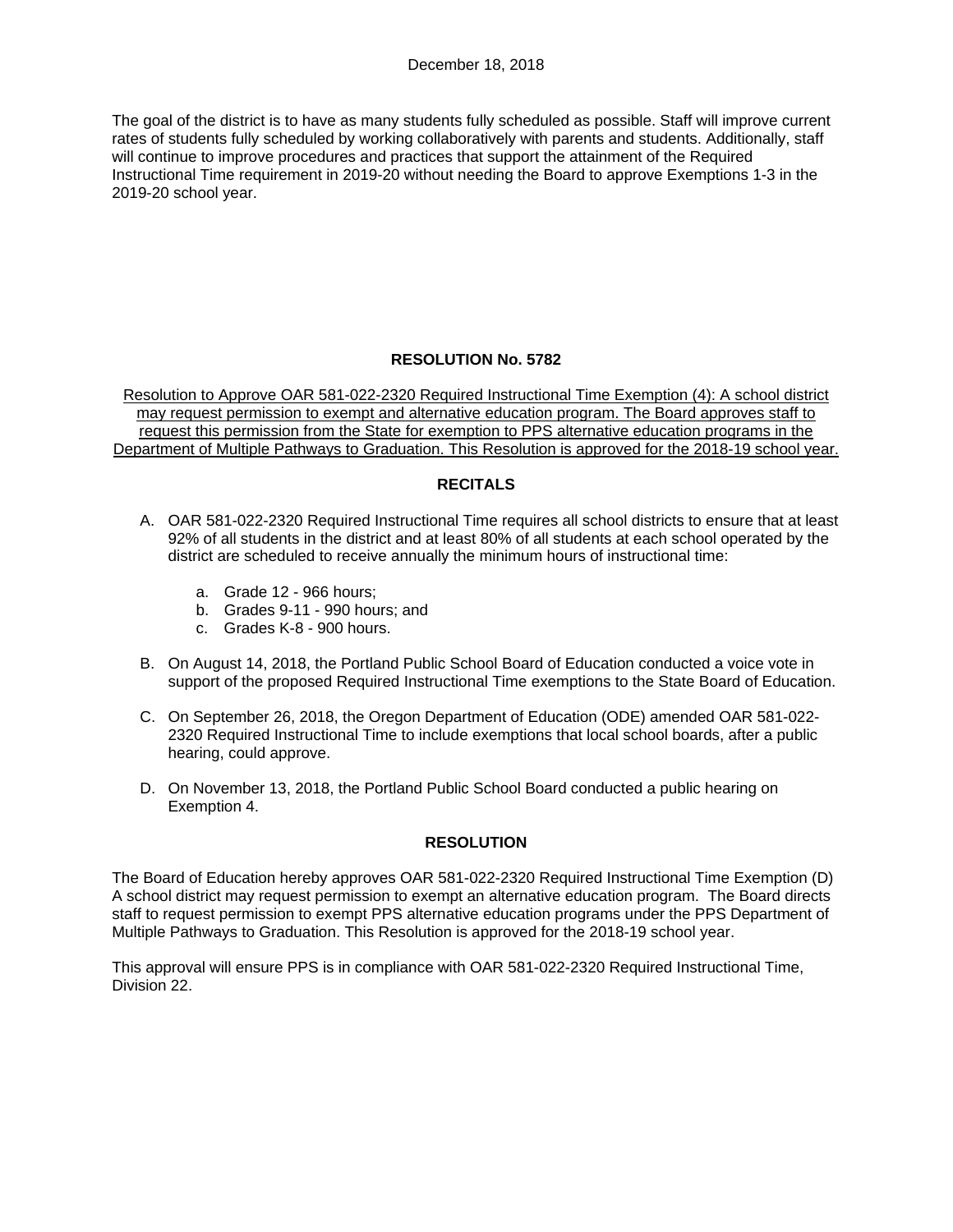# Resolution to approve a Budget Calendar for 2019-20

The Portland Public Schools Board of Education approves the following Budget Calendar for the 2019-20 school year.

|                        | <b>Portland Public Schools</b> |      |                                                                                                                                                                                              |                               |  |  |  |
|------------------------|--------------------------------|------|----------------------------------------------------------------------------------------------------------------------------------------------------------------------------------------------|-------------------------------|--|--|--|
|                        | October 16, 2018               |      | Budget Planning / Budget Calendar for 2019-20 Budget<br><b>School Board Meeting 6:00 PM</b><br>Appoint Community Budget Review Committee (CBRC)                                              | <b>BESC Building</b>          |  |  |  |
| <b>Budget Planning</b> | <b>November 8, 2018</b>        |      | members<br><b>Community Budget Review Committee (CBRC)</b><br>Review 2018-19 budget                                                                                                          | <b>BESC Building</b>          |  |  |  |
|                        | November 29 and<br>30, 2018    |      | <b>Senior Leadership Team</b><br>Complete the budget strategy                                                                                                                                | <b>BESC Building</b>          |  |  |  |
|                        | December 13, 2018              |      | <b>Community Budget Review Committee (CBRC)</b><br>Review budget process and District organization                                                                                           | <b>BESC Building</b>          |  |  |  |
|                        | <b>January 10, 2019</b>        |      | <b>Community Budget Review Committee (CBRC)</b><br><b>Training on budget laws</b>                                                                                                            | <b>BESC Building</b>          |  |  |  |
|                        | February 12, 2019              |      | <b>School Board Work Session 6:00 PM</b><br>Presentation of school staffing plan and budget framework<br>proposal; training on budget laws                                                   | <b>BESC Building</b>          |  |  |  |
|                        | <b>February 14, 2019</b>       |      | <b>Community Budget Review Committee (CBRC)</b><br>Share Board presentation from February 12 and answer<br>questions                                                                         | <b>BESC Building</b>          |  |  |  |
|                        | March 14,                      | 2019 | <b>Community Budget Review Committee (CBRC)</b><br>Provide budget update                                                                                                                     | <b>BESC Building</b>          |  |  |  |
|                        | March 19,                      | 2019 | <b>School Board Meeting 6:00 PM</b><br>Provide budget update                                                                                                                                 | <b>BESC Building</b>          |  |  |  |
|                        | April 11,                      | 2019 | <b>Community Budget Review Committee (CBRC)</b><br>Review 2019-20 Proposed Budget and Q & A                                                                                                  | <b>BESC Building</b>          |  |  |  |
|                        | April 16,                      | 2019 | <b>School Board Meeting 6:00 PM</b><br>Proposed Budget: Superintendent delivers budget message<br>and Board receives 2019-20 Proposed Budget                                                 | <b>BESC Building</b>          |  |  |  |
| <b>Budget</b>          | April 23,                      | 2019 | <b>School Board Public Hearing 6:00 PM</b><br>Board holds public hearing on 2019-20 Proposed Budget and<br>receives public testimony                                                         | <b>BESC Building</b>          |  |  |  |
|                        | April 30,                      | 2019 | <b>School Board Meeting 6:00 PM</b><br>CBRC presents their 2019-20 Budget Report to the Board                                                                                                | <b>BESC Building</b>          |  |  |  |
|                        | May 7,                         | 2019 | <b>School Board Public Hearing 6:00 PM</b><br>Board holds public hearing on 2019-20 Proposed Budget and<br>receives public testimony                                                         | School<br><b>Location TBD</b> |  |  |  |
|                        | May 9,                         | 2019 | <b>Community Budget Review Committee (CBRC)</b><br>Tentative meeting for Q & A                                                                                                               | <b>BESC Building</b>          |  |  |  |
|                        | May 14,                        | 2019 | <b>School Board Meeting 6:00 PM</b><br>Approved Budget: Board as Budget Committee approves 2019-<br>20 Proposed Budget                                                                       | <b>BESC Building</b>          |  |  |  |
|                        | <b>June 11,</b>                | 2018 | <b>TSCC Hearing</b><br>TSCC certifies 2019-20 Approved Budget<br><b>School Board Meeting 6:00 PM</b><br><b>Adopted Budget:</b> Board approves appropriations, adopts<br>budget and tax rates | <b>BESC Building</b>          |  |  |  |